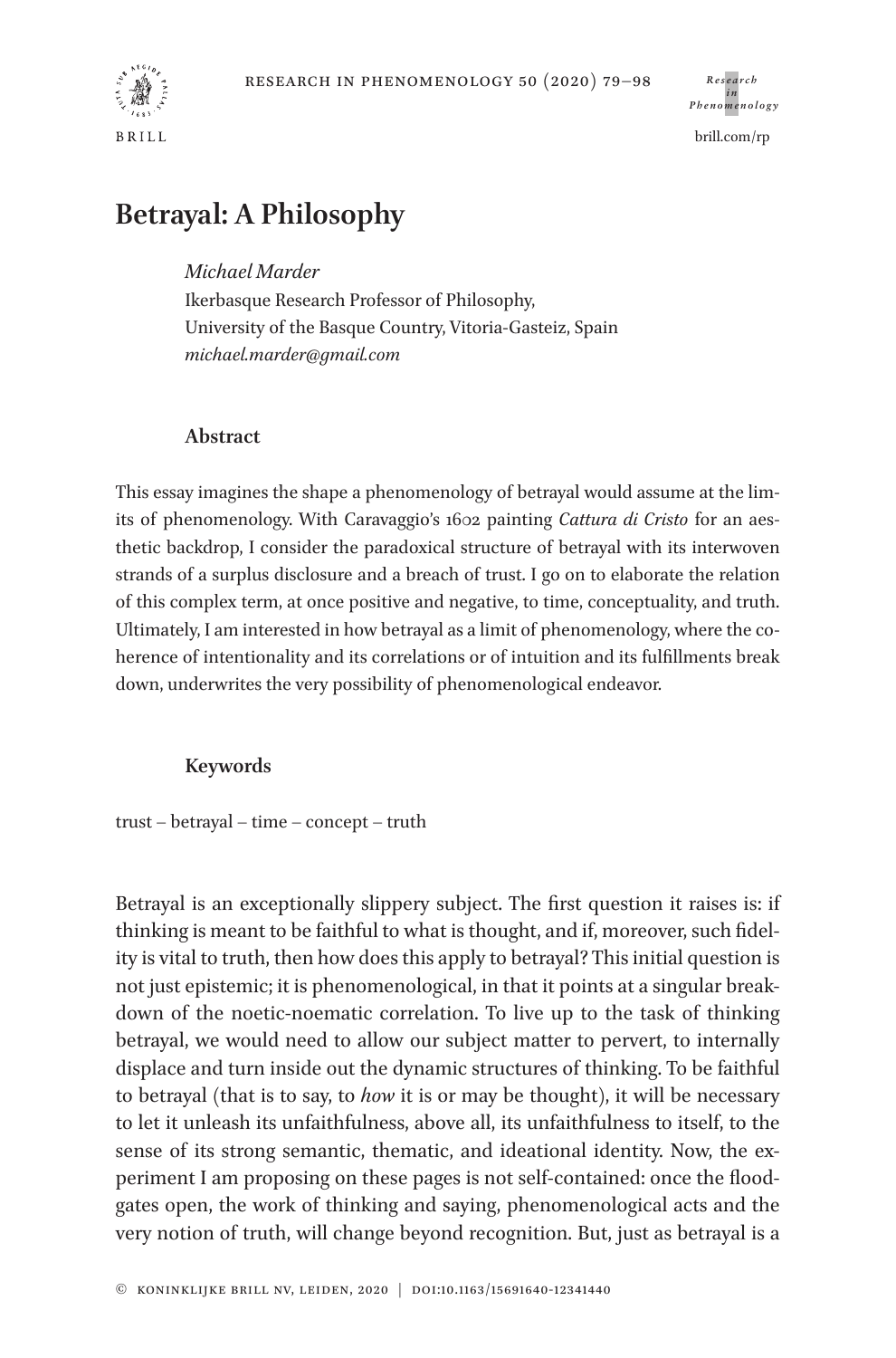highly contorted, convoluted subject, so a sustained philosophical approach to it ought to be indirect. I will begin, then, by betraying philosophy and turning to a work of art—a certain painting that, through its figures and scenography, conveys much more on the nature of betrayal than do thousands of written pages.

### **1 Hands**

Hands are all over Caravaggio's 1602 painting *Cattura di Cristo* ("The Taking of Christ") also titled *Presa di Cristo nell'orto* ("The Arrest of Christ in a Garden": let it be stated already that the image itself betrays the promise of this second title, in that it substitutes an abstract black background for the vegetal elements of a garden). Some are flung in horror, others are clasped together; one holds a lantern, another captures its prey. Then, there are the anonymous hands responsible for the disappearance of the masterpiece and those that recovered it two centuries later, in 1990. Hands uncontrollably conveying an emotional state, pointing out and concealing, apprehending, manipulating, refraining from all doing …



Figure 1 Michelangelo Merisi da Caravaggio, *Cattura di Cristo*, 1602.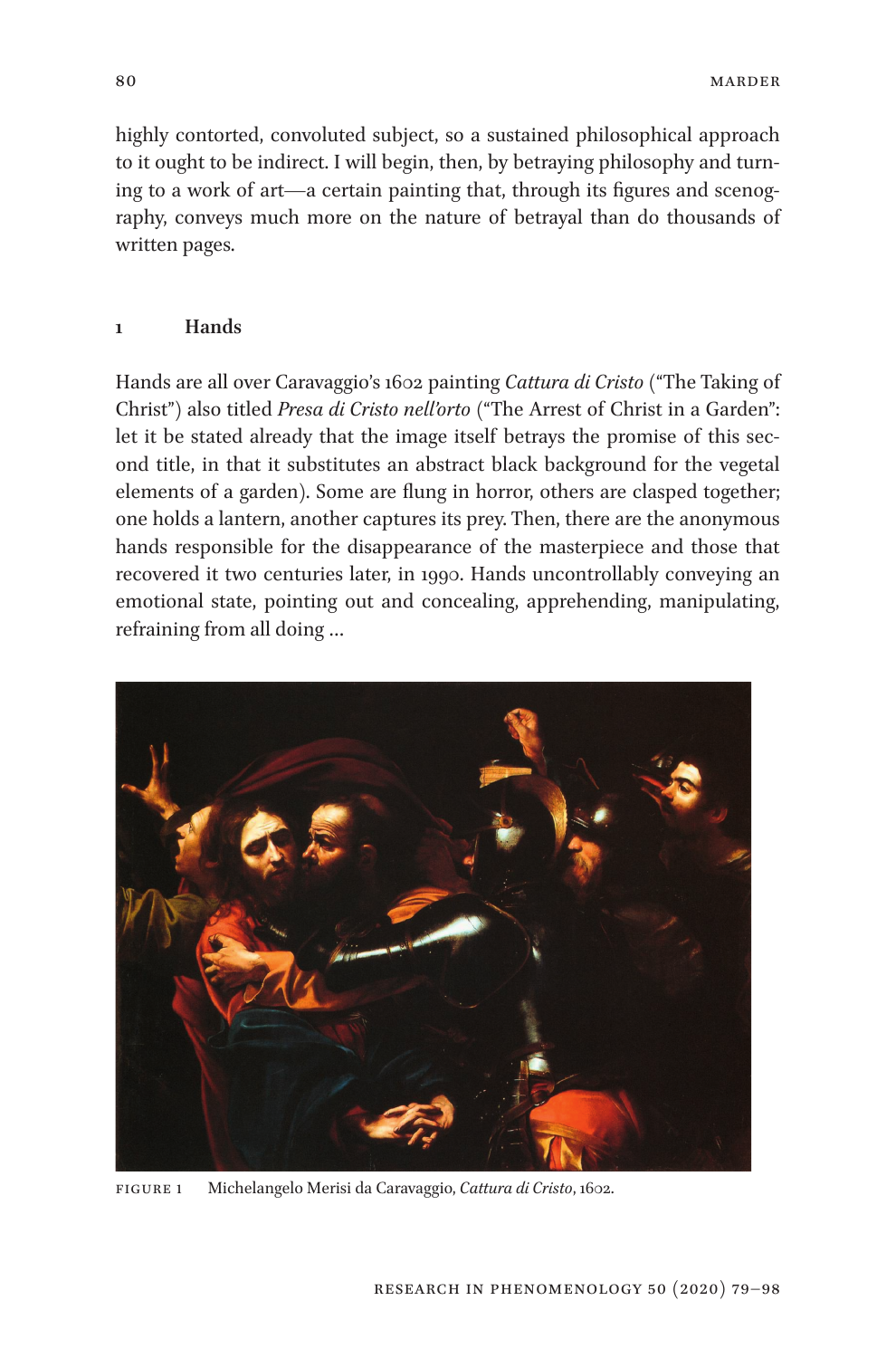Not by chance these exemplary organs of human action are so distinctive here, in a depiction of Christ *handed over* to his executioners and, through them, to his destiny of suffering and redemption. Handing over is the business of hands, of a passage between hands, from one to another. It points out their commerce still before an object is relinquished into the hand or hands of the other and even before the difference between one's own hand and that of the other comes to matter. A generic hand, then, neither yours nor mine and both yours and mine, accomplishes the handover at the heart of betrayal. This is how I want to read—indeed, to inherit—the phenomenological motif of givenness.

The exquisite hand choreography in *Cattura di Cristo* deserves meticulous attention. The hand of Judas embraces Christ's shoulder immediately after the traitor has kissed him, thus identifying him as the person to be arrested. But the Roman official clad in heavy black armour does not grab Jesus alone. His punishing hand stretches out to clutch both the intended target and the "snitch" who has led the authorities to the right spot. The metallic arch of the armoured hand makes up the lower part of the frame that circumscribes the space where the faces of the betrayer and the betrayed meet. The upper portion of this inner frame is thrown into relief by John's red tunic, which flutters in the air in an inverted arch as its owner flees, terrified, from the sordid spectacle. Hemmed in from below and from above, between a detaining arm and an escaping piece of clothing, Jesus and Judas are in a perverse togetherness of betrayal, betrothed to each other with the perfidious kiss. ('Betrothal' is a deliberate word choice: it points at a close relation of betrayal to the question of truth.)

Note that Christ is less encompassed by the figurative frame than the double-crossing apostle. In the moment of his capture, while looking down at Judas' hand, he is already elsewhere, his head moving in the direction John is indicating above. So, an apt title for the painting would have been *The Taking of Judas*. It appears, for all intents and purposes, that the heads of Jesus and Judas, discordant as their positions are, belong to one and the same being, who is contemplating itself and turning away from itself. They are, after all, united by betrayal.

A deep wound, betrayal also forges a bond: that is one of its many paradoxes. Despite the damage it causes to trust, confidence, or solidarity, it remains a relation in the interpersonal and in a strictly phenomenological sense. The perverse coupling of the betraying and the betrayed is a nexus of the intending and the intended, consummated in the act of betrayal, as social as it is phenomenological. Logically and destinally, the agent and the patient of betrayal are tied in a single knot.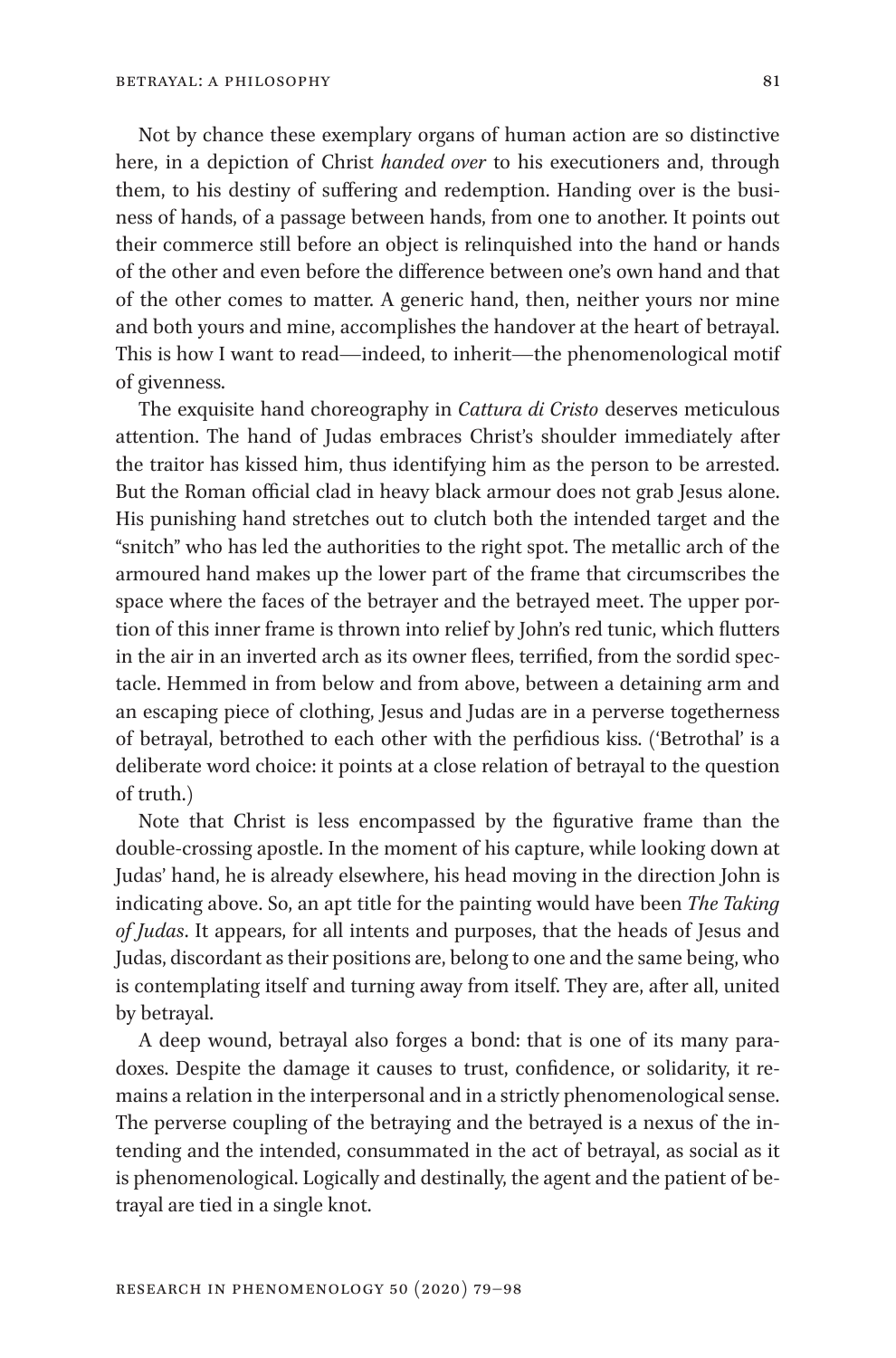To make things worse, the act's effects boomerang to the person who has initiated it: the traitor is, likewise, betrayed in betrayal. At a bare minimum, as a traitor. The surplus of sense in every such act is that, whatever else it achieves, it results in a self-betrayal. Judas betrays himself in handing Christ over to the Roman authorities. He reneges on his commitment, gives up on his desire, exposes the target he indicates to the captors and also, unwittingly, himself as the traitor to his teacher. Destruction and expression, intentional delivery and unintentional insight, will henceforth form the double-stitched seams that hold the handiwork of betrayal together.

It would be imprudent to dismiss as trifling the fact that, now and again, the two hands belonging to a human organism or organization do not cooperate, are not synchronized ("the left hand does not know what the right is doing" [*Matt.* 6:3]), and undo each other's work. Betrayal stems from two hands, from their varying degrees of dexterity and mastery, from all the inconsistent transactions and slippages between these imperfectly duplicated organs of action. Deconstructive analyses have revelled in such non-coordination. One invariably betrays oneself, even when the two hands are brought together and, their fingers intertwined, signal fidelity to oneself at the price of acting. Holding himself, Jesus is literally "hands off" with regard to the dramatic climax of the scene. In the face of betrayal, his body language suggests, it is futile to act, or, more precisely, the sole meaningful act in response to betrayal is its acceptance, a welcome, however sorrowful.

The traitor's deed feeds off and reiterates past betrayals, some of them coterminous with life, the material manifestations of which support and subvert, express and suppress vitality. This deed is reactive through and through hence, the impossibility of acting upon it. That said, betrayal also has a revelatory function: it sheds light on the obstacles and difficulties of translation, transfer, crossing- or handing-over. Betrayal is not an accident that befalls various systems of transmission; it is their normal modus operandi, truer than the truth these systems traffic in, imagined as the correspondence of presences and their representations.

To return to *Cattura di Cristo*, the figure holding a lantern on the far right of the painting is a self-portrait of Caravaggio himself. The artist disperses faint light, which incidentally makes his own face and hand visible, behind the traitor's back. He is the betrayer of the betrayer, a role easy to ascribe, in the spirit of metaphysics, to the artistic endeavour as a whole. His hand, raised higher than all the others and at the same angle as John's supplicating limbs, challenges the powerful and seemingly transcendent source of luminosity that emanates from beyond the frame on the upper left. Caravaggio calls upon the viewers to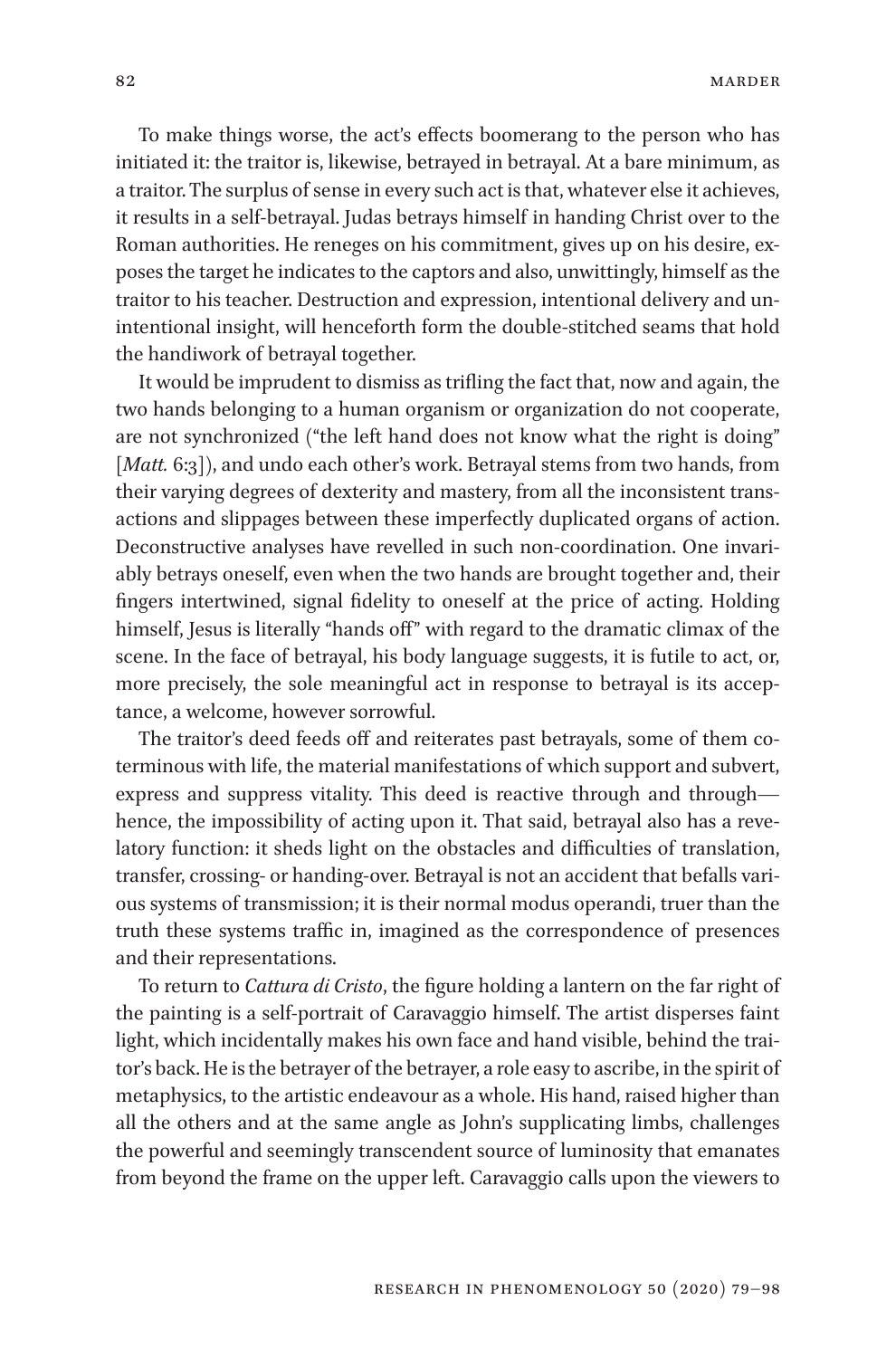see betrayal in the light of betrayal, instead of relegating it to the thick shadows of faithfulness and truth—or the Truth irradiating from the opposite corner of *Cattura di Cristo*. I propose that we heed the artist's call philosophically.

The dim glow of the lantern brings Judas' nape out of obscurity; transcendent brightness illuminates his face, especially the forehead. In general terms, betrayal happens behind the back (including that of the traitor) and is experienced as "a stab in the back." Its dorsal light is pitch dark, the other side of the moon, as far as the gaze transfixed by the solar blaze of traditional veracity is concerned, just as, for this same gaze, art is equivalent to the fog of deception. That is why the traitor's nape is lit up by a lantern that also shines on the artist's visage and hand: the artist and the traitor share the light source, with Caravaggio moving the significations of the treacherous sheen back-to-front, to the forefront of art and meaning-making.

Tradition is a mode of transmission, of handover, of passing things and ideas from hand to hand, indistinguishable from betrayal. *La tradition, c'est la trahison*, we might say in French. Modernity's disgust with tradition is a high form of perversion and betrayal, the pretence of handing things over only from oneself to oneself, undistorted, neither receiving anything from the outside nor dispensing anything back to exteriority. But doesn't betrayal already operate between the two hands belonging to the same body? Does handing something over from oneself to oneself not betray the handed over as it traverses the distance between hands? And that is not to mention the tradition *of* modernity, the scene of its ownmost betrayal.

*Cattura di Cristo* portrays a staple figure of betrayal in Western cultures, Judas. As such, he is figured but not figuring, made sense of, while losing the right to make sense, to constitute a world of meanings around himself. To be sure, the figure of betrayal is the kiss that bears his name, with the action and the supreme inaction in *Cattura di Cristo* for its aftermath. In a kiss, the lips, those hands of the mouth, touch the skin of the other, brushing on its surface in silence, giving up on the anatomical articulations saying requires. A sign of love, it is pregnant with betrayal—of speech, above all. The muteness of traitors languishing in Dante's hell is a distorted echo of love's silence.

*Cattura di Cristo* depicts, then, a figure of betrayal. But the arrow points in the other direction, too: betrayal is the figuration of every figure, which it hands over to perception and cognition, to sight and sense. Thinking, including the thinking that animates the reflections you are now reading, is a distant reverberation of betrayal. Political and philosophical modernity condemns figuration—the quintessence of synthetic, imagistic, or imaginative thought—for disturbing pure abstraction and impersonal governance with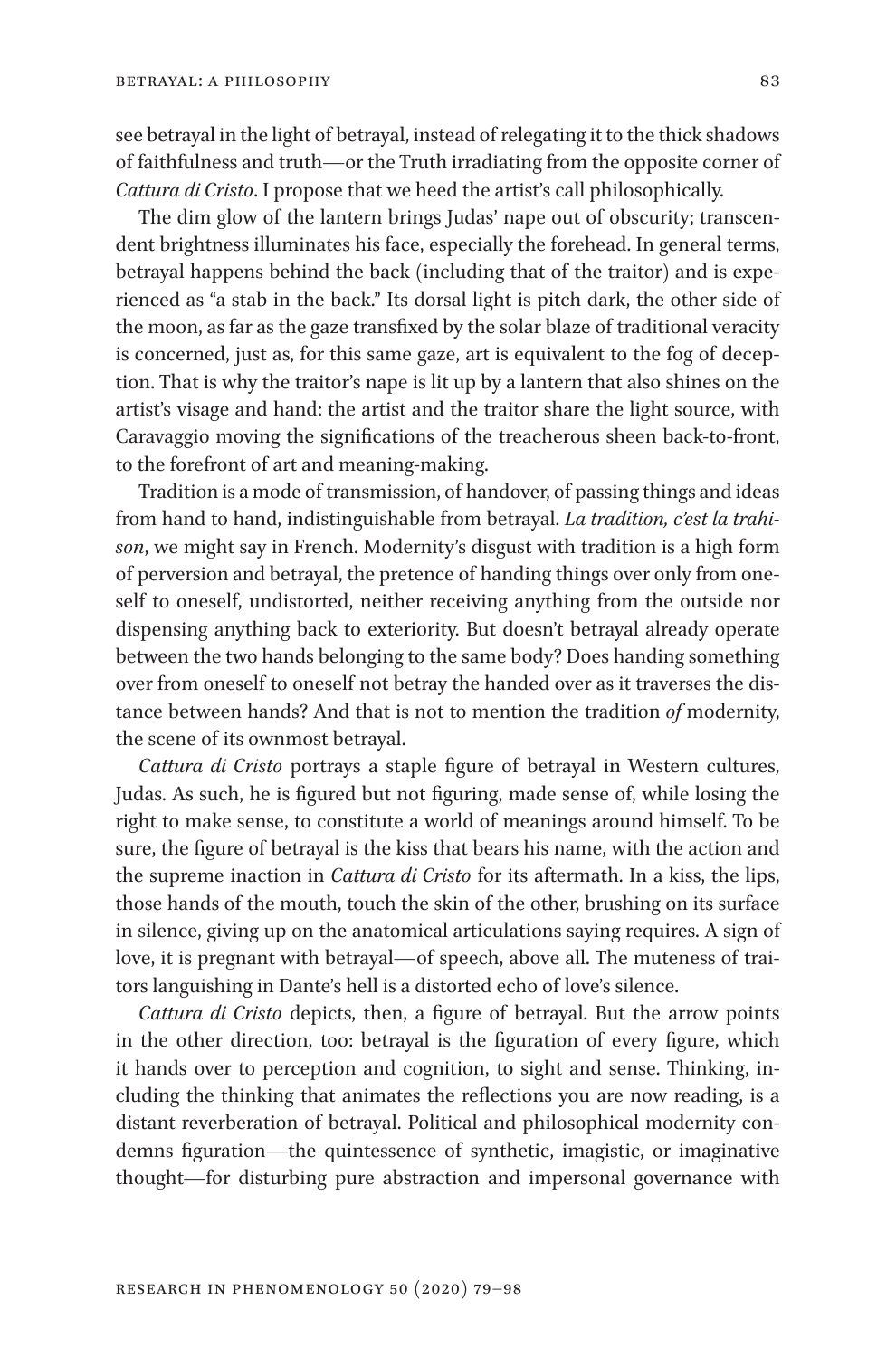what it views as capricious particularity. At the extreme, modernity may be understood as disfiguration of existence in a frantic attempt to do away with the entwinement of expression and betrayal.

Nevertheless, like perceptual and conceptual figures, betrayal is ineliminable. One can do no more than sublimate it, complicating the possibility of recognizing it—and recognizing anything else for that matter—because this sublimation strikes at the discernible outlines of being. Sublimated betrayal stimulates the acceleration of movement along the double-stitched seams that, no longer running in straight parallel lines, wildly diverge and converge again. An organic model is more appropriate to understanding its effects than that drawn from handcraft, once the hand and its work have been consummately disfigured.

### **2 A Double Helix**

Represented in spatial terms, the organic model for the operations of betrayal is a double helix. In molecular biology, double helix is the structure of entwined DNA strands, in which nucleic acids are arranged in the so-called antiparallel manner, running alongside one another, albeit in opposite directions. The molecular genetics of betrayal is reminiscent of this biological structure, with the two twisted strands making a complete turn about their axis every so often. Double-crossing, indeed.

Let us refresh our memory of betrayal's two filaments:

- making manifest, usually despite oneself (e.g., one may be betrayed by one's facial expression, body language, etc. that contradict the overt message conveyed by means of verbal communication)
- reneging on past commitments to others or to oneself (e.g., by going against one's own principles); letting down; breaching trust.

The first filament reveals something that was supposed to remain hidden; the second is an assault on the relational openness of trust, confidence, or loyalty. The first is Ariadne's thread meandering toward buried, unconscious intentions; the second is an abrupt cut in the tissue of human relationality. The first inadvertently arrives at the truth of a matter; the second gives the lie to behaviour and expectations based on stated principles and patterns of past conduct. These are the instances of divergence, where the grooves between the two strands of betrayal are wide.

Though distant at times, the filaments intersect at crucial points, thanks to their base pairing, and establish communication channels across the grooves. For instance, they have exposure in common, be it the exposure of the betrayed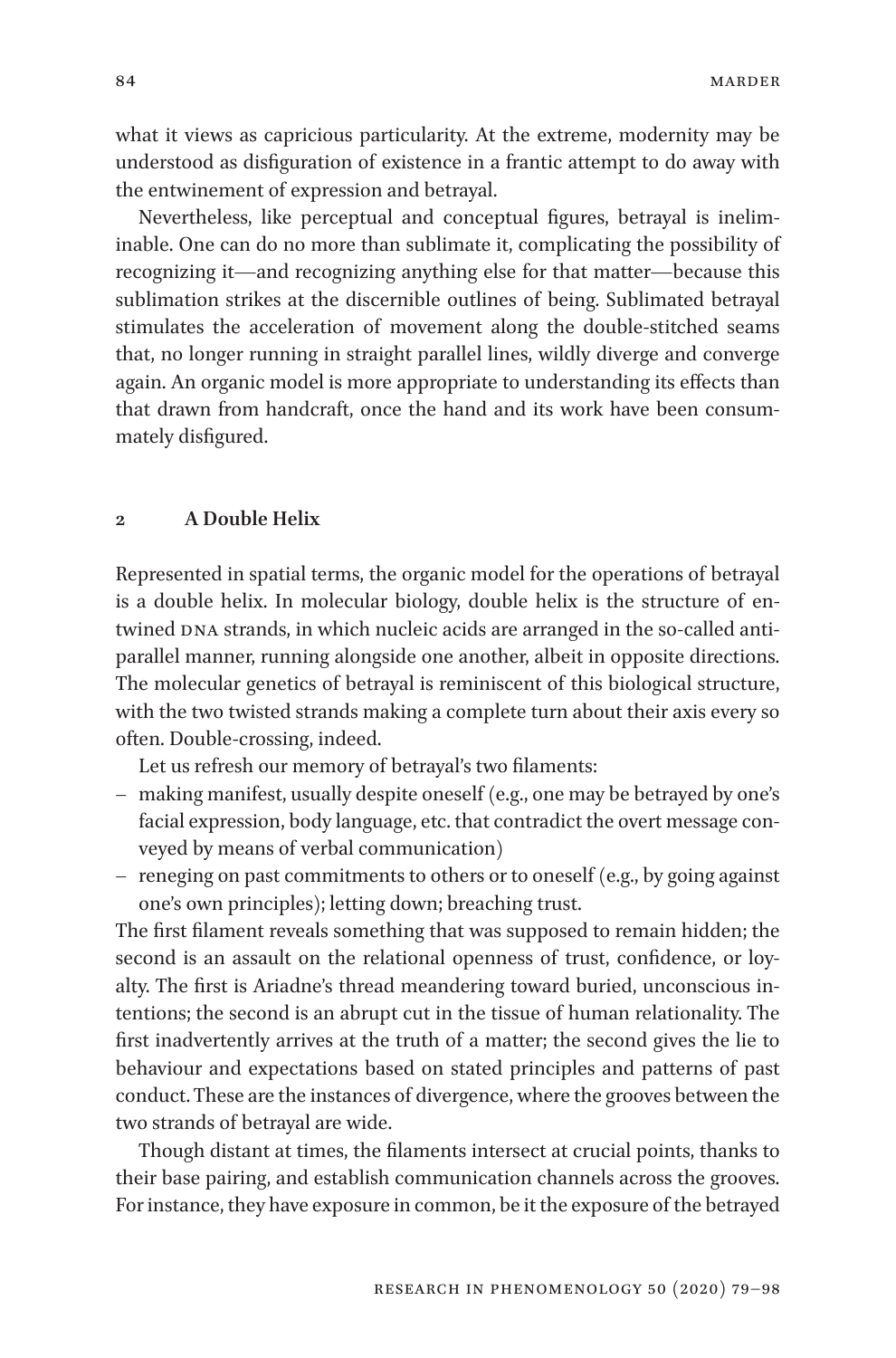to unexpected peril or the exposure integral to truth: endangerment or revelation. It is also possible to express a welter of things in letting down and let down in expressing them. René Magritte's series *La trahison des images* ("The Betrayal of Images"), to which his famous "This Is Not a Pipe" belongs, explores this convergence of manifestation and a breach of trust. Viewers must decide whether they believe the image or the caption, or, alternatively, whether the combined textual-imagistic manifestation necessarily lets their interpretative cognitive-perceptual faculties down. If the culprit is the text-image composite, then, at the site of their base pairing, the filaments of betrayal testify to something or someone other than the explicitly identified at present or in the past.

The convergence of strands in the double helix of betrayal puts it on par with signification in general. The sign, after all, points beyond itself. Regardless of what it signifies, it indicates the other, its sense stemming from a complementary relation with other signs in the chain of significations. Signs betray the world as they hand it over to us; they manifest the world and violate our trust in the transparency of its manifestations. Betrayal is the prism through which the world hands itself over to practical interpretations, just as genetic transcription and translation by means of RNA strands dictate the sequences of amino acids within proteins.

Lest we continue believing in the fiction of a "real world" that persists underneath the distorting prism of signification, we ought to come to terms with the idea that the world *is* this prism and that the world's givenness is nothing but its self-betrayal. Genetically, prismatic betrayal mirrors the Kantian *I think*, which implicitly accompanies every subjective representation. Signifying acts are bookended on two sides by *I think* and *it betrays*. Along similar lines, every manifestation has a plurality of the more or less recondite unintended, or unconsciously intended, layers that tether the revelatory workings of betrayal to the sense of letting down. We are betrayed by language, which empowers us to express ourselves and frustrates the very expression it warrants. Like a DNA coil, it consists of sense and antisense, a meaningful sequence and its reverse. This entwinement, the coiling of betrayal's filaments around each other, is the genetic structure of signification, inconspicuously programmed into being and saying. It is only when the ambivalent genetic core of language rises to the surface, entering into direct conflict with the contents it manifests, that betrayal overturns the assumptions and trust at the foundations of truth.

The hand of betrayal makes a considerable contribution to the twisting of its double helix. The Latin *tradere* at the root of betrayal (the composite of the prefix *trans-*, across, and the verb *dare*, to give) is gifting and punishing, the hand extending and retracting in a single gesture. To betray is to dis-close: to open the hand and to close it, to hand something or someone over to sight and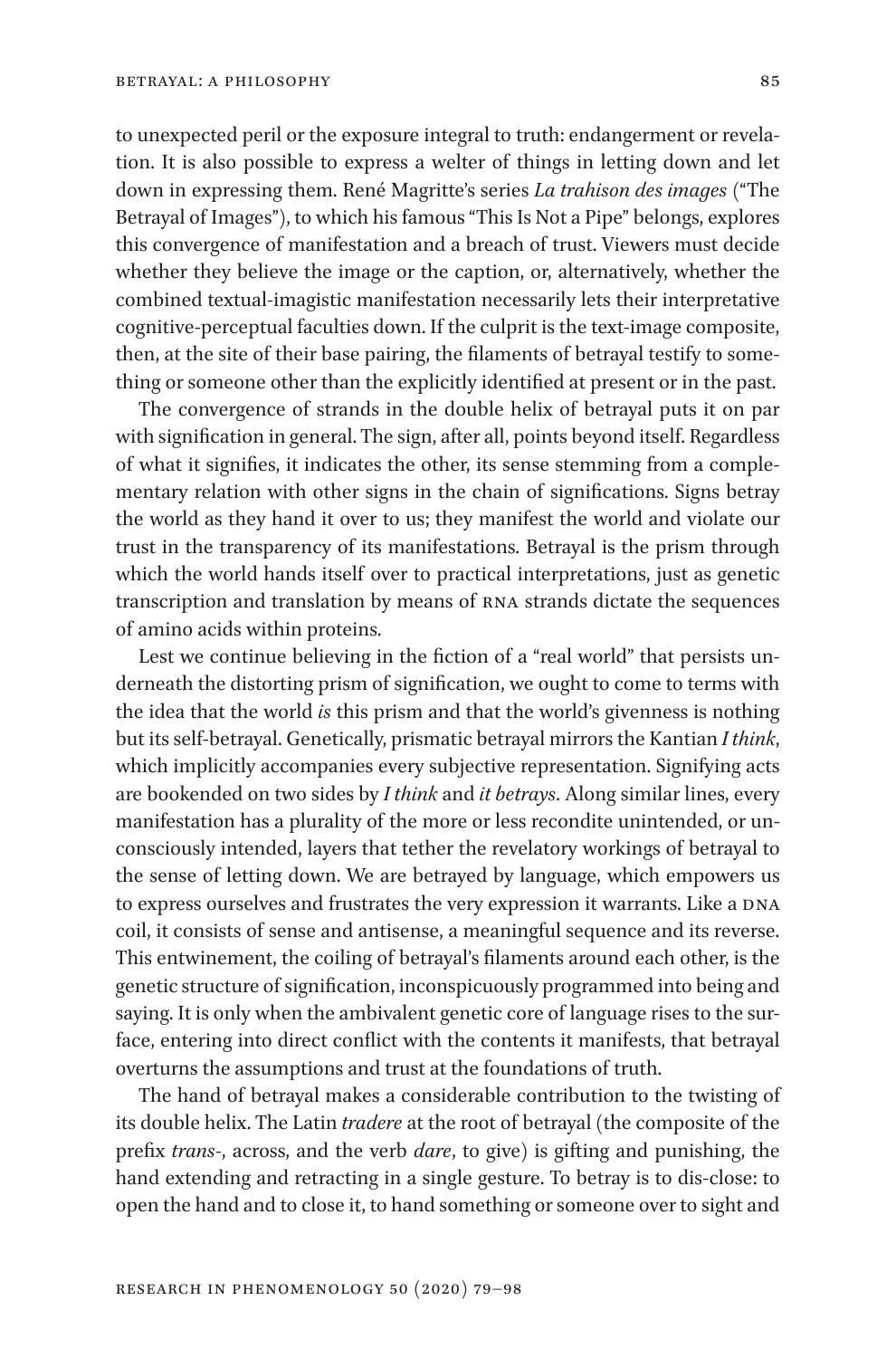touch, hearing and olfaction, taste and thinking, as well as to scrutiny and, finally, to the enemy. There are no hard and fast boundaries between, on the one hand, the ontological givenness of a world betrayed by its manifestations or of a body betrayed by its dynamic shape and other marks of finitude, and, on the other, an opportunistic, treacherous giving up a person, a secret, or one's own principles. The two "hands," referring to the dominant transmission lines along which phenomena travel, form the double coil of disclosure where leading to … is a misleading (leading elsewhere than the intended destination) and where, consequently, the manifest does not present itself as what it is, while the nonmanifest (a "change of heart," for instance) presents itself as what it is.

The basic DNA program guiding cells to a preordained outcome is not merely flawed, because it misses its target. Instead, the molecular architecture for strands of nucleic acid is already a glitch, a mutation in itself. This observation applies to the structure of language and to the grammar of betrayal. Philosophies of language that seek to hew meaning into translucent and selfcontained units are sorely misguided, led astray, seduced by their desire for logical and definitional clarity. Their idea of truth is the very thing that betrays them. No one appreciated better than Hegel how the mutually exclusive significations of a word—e.g., *to bolt*, *to ravel*, *to sanction*, *to cleave*, and, naturally, *to betray*—that are in the same breath said and unsaid (contra-dicted) itself reflected the dialectical essence of language. The molecular architecture of linguistic expression is the double helix of *X* and *not-X*, its sense and antisense. Attempts to dispose of any one of these strands will mangle the genetics of expression and destroy the communication pathways that exist between the winding filaments in their very divergence.

The gap of betrayal, across which something or someone may be handed over and transported elsewhere, unseals the space of givenness, wherein the world is granted to us and we are delivered into the world. Despite the indisputable fact that beings and events do arrive on the other side, this gap remains unbridgeable. They cross it without crossing it, becoming crossed in themselves as a result—becoming entwined, twisted, coiled. In a word, betrayed. The necessity of betrayal is, to put it in Kantian terms, transcendental. The prefix *trans*-, which Romance languages accentuate in the word and which survives in a truncated version in English, betokens the distance, both physical and metaphysical, between the parties to a handover, such as the inner and the outer in expression or past and present commitments in a breach of trust. They traverse the distance on the sole condition that they abandon their self-identity (the inner becomes the outer and, therefore, not-inner; present allegiances supplant the past), which means that they do not make it intact. Traversal does not quite take place. Everything is betrayed and nothing is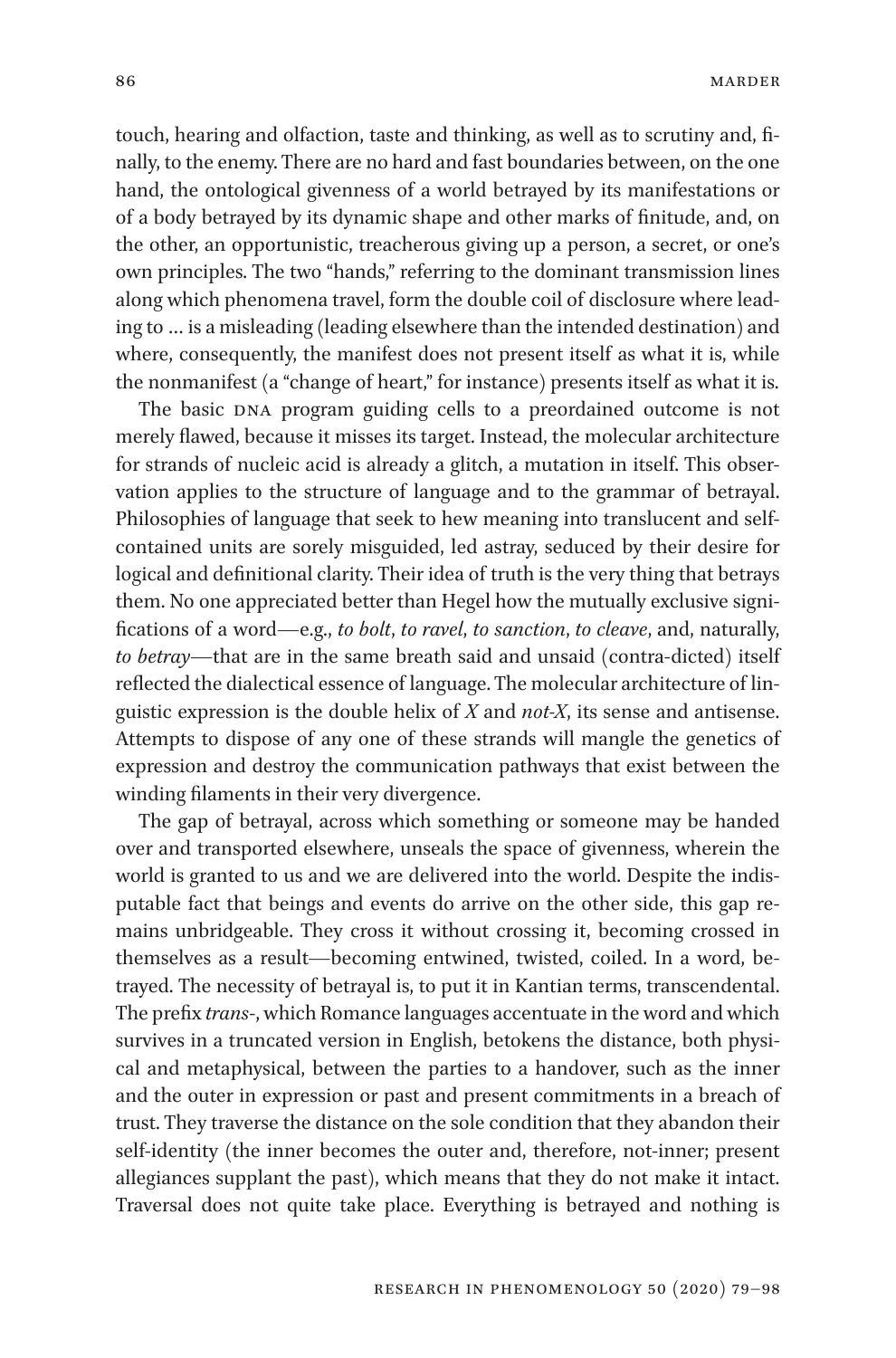betrayed, since that which was to be handed over is transferred in a totally different shape, when not devoid of any shape whatsoever.

The distance factored into *trans*- shrinks to a proximity if a betrayed manifestation expresses the inner on the skin of appearances and if confidence is violated in the intimacy of a close involvement. Approximation is a semantic ripple of the Greek παραδίδωμι, a verb with a wide gamut of meanings, ranging from handing over and delivering, through pledging, committing, and commending, to betraying and abandoning. (The speculative dialectical coincidence of commitment and betrayal in this word is self-evident.) The prefix *para*- hints at being-beside, alongside, near, as much as being-against and contrary to … Extremes meet only to split and go their separate ways again: the Latin *trans*- signifies a divide that unites the parties standing across from one another; the Greek *para*- indicates a proximity that sets each against the other, creating distance. Minuses are converted into pluses and positive meanings morph into the negative, their strands coiling into a double helix.

What is isomorphic in the Greek and Latin renditions of betrayal—even as the distance with which it operates expands and contracts, akin to the breathing lungs or heart chambers pumping blood—is the act of giving (*dídōmi*; *dare*). In this respect, a question arises: what is given in betrayal, from whom and to whom?

In a manifestation, sense and antisense are given by the world to the world and, therefore, handed over from the world to itself. The mutually exposed surfaces of things, which Maurice Merleau-Ponty scrutinizes in his phenomenology, are its initiators, conduits, and recipients. Betrayal comes to pass between the hands of the world. In reneging on a past commitment, the traitor and the betrayed (who may be one and the same person) are handed over from the illusion of constancy to the order of time. But, since time and the world are themselves entwined in the Roman *saeculum*, the point of departure and destination, as much as the contents of givenness in the two strands of betrayal, similarly coil around each other. Their separation is already their genetic replication, which will grow in complexity once we take into account how something or someone else than the explicitly given is handed over, passed along barely noticed, smuggled or transported through the twisted, double-crossed transmission lines of betrayal.

Within the order of time, the filaments of betrayal overlap with the contours of the event, unless it is the latter that copies the former. Betrayal and the event are, each, the common and the exceptional occurrences, anything that happens and a happening so singular that it juts out of and disrupts the routine. The relentless givenness of the world is paired with the punctuations of trust breached, confidence withdrawn. Moreover, the world's givenness is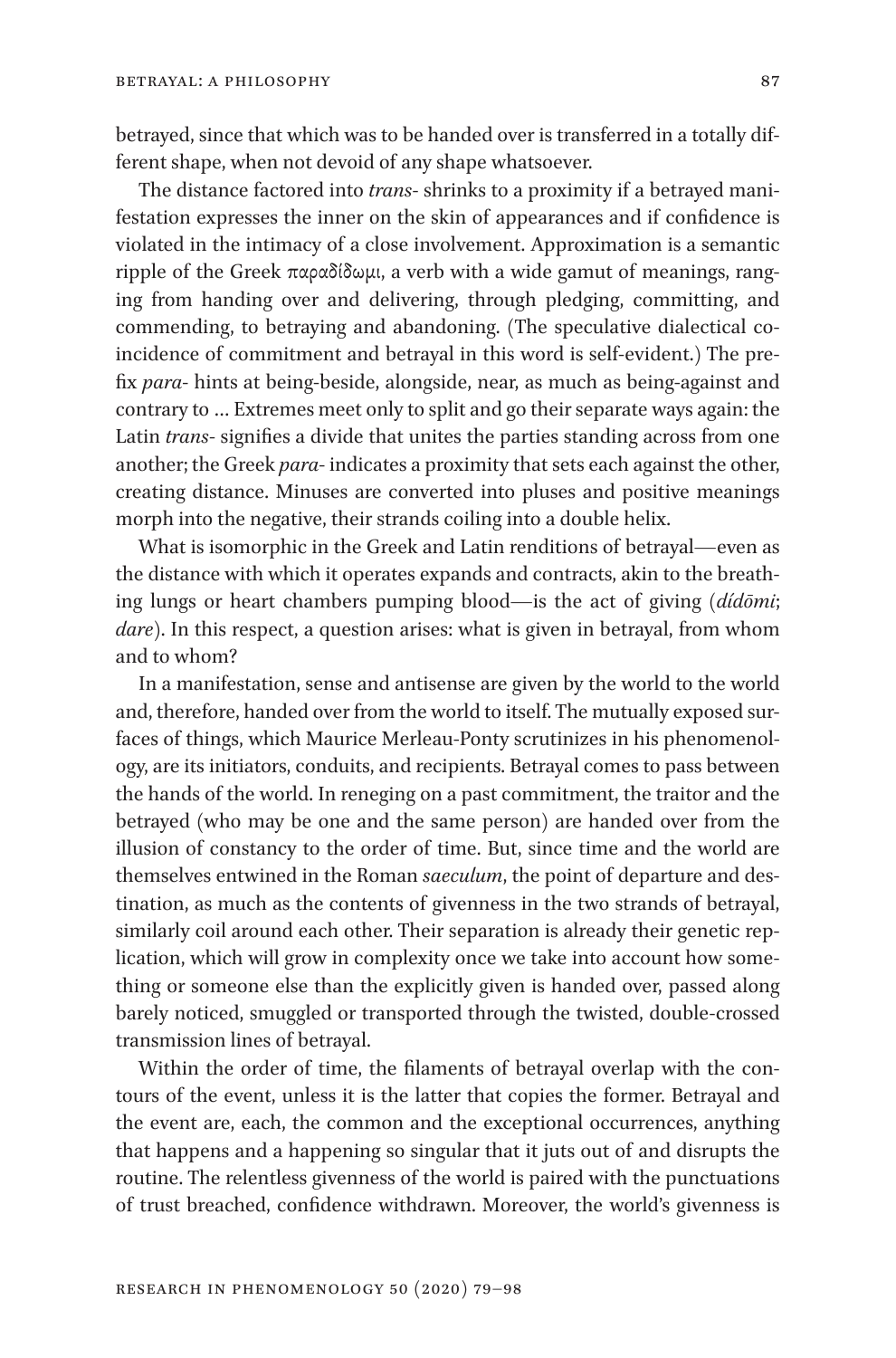rather thin ice to walk on, considering the shadow of death looming over it, just as, on the obverse, breaks in trust do not so much tear as weave the fabric of (modern) human relations. There is the extraordinary aplenty in the ordinary, in the very fact that betrayed manifestations have managed to arrive at our senses and thinking. There is, by the same token, a dose of the common in the exceptional, the jolts of disappointment and "stabs in the back" turning out to be more and more prevalent. At the intersection of these coiled filaments—should one still insists on transposing particular human qualities onto the anonymous givenness of being (*es gibt*; *il y a*)—one might spot, in place of an incredibly generous dispensation, the figure of a traitor, of being as betrayal.

#### **3 Time**

Betrayal is a term of comparison. To state this formulaically: compared to situation A, the ensuing situation A' is different enough to warrant the conclusion that it does not live up to the promise of A. The cognitive judgment that underlies betrayal is applicable to drastically changed convictions, sentiments, loyalties, as well as to expression (whether verbal or not) unfolding in time. In the case of allegiances and trust, the abandonment of previously assumed commitments is straightforward: in situation A, a citizen was devoted to her country; in situation A', she delivered its state secrets to the enemy. But what is the fate of expression in these comparisons?

Every expression takes time to be enunciated, be it just a fraction of a second that elapses before a facial muscle twitches or a little more time that passes before a thought is said or written. The intentionality that animates expression is never the same when it is realized, fulfilled in intuitional presence. Factored into the material, externalized process of signification as a function of its duration, these small betrayals mean that phenomenological investigations cannot be carried out now as they were in the first half of the twentieth century. The fulfilment of intentionality in intuition is actually a nonfulfillment. It betraysfrustrates the original intention in the course of accomplishing that which was intended and, further, betrays-expresses the unstated, nonthematic intentions that went along with it. Far from a lie, nonfulfillment is the temporal truth of expression. In addition to handing materials over to interpretation, one's country to an enemy, or one's living commitments to a fossilized past, one hands all these things over to time. Deconstruction is the thinking of betrayal *sub specie temporis*, which automatically deflates philosophical pretensions to ideal being.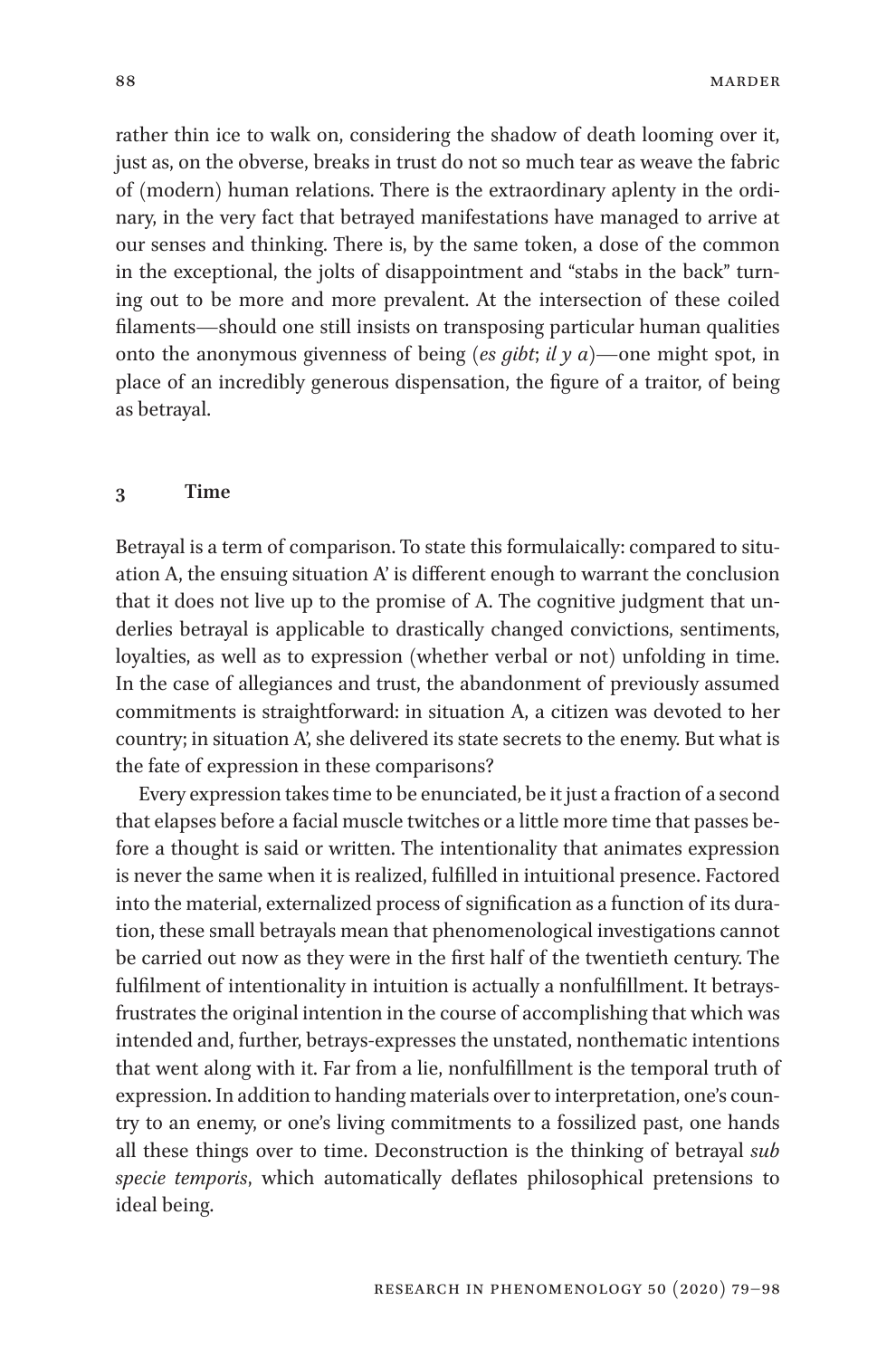The noncoincidence of situations A and A' that gives rise to the judgment of betrayal is the juncture where the past and the present part ways. The difference at the core of this judgment belongs to the order of time, while having a hand in the production of that very order. Thanks to it, the modalities of the present and the past, the present and the future, and the past and the future emerge as distinct from one another. It should be noted, however, that the jarring divergence of A' from A is not an outcome of haphazardly accumulated changes but a consequence of the handover at the core of betrayal. According to its double-helix genetic structure, handing over is a rupture and continuity in the process of surrendering and passing along something or someone. Both expression and a breach of trust let go of the handed over; the discrepancy is in *how*, in the manner of letting go. The shock, consternation, and anger at the noncoincidence of A and A' have to do with the asymmetry of surrender that prevails over passing along, or, worse yet, of passing along nothing but surrender, abandonment, desertion.

I have already mentioned that betrayal may befall—or, rather, be programmed into—the relation between any two modalities of time. That of the past by the present raises no eyebrows; more than that, it serves as our temporal blueprint for betrayal. But what about the past or the present betraying the future? And is the future, in its turn, capable of betraying anything or anyone?

Betraying the future is more serious and preoccupying than betraying the present or the past. Whereas to betray the past is to fail to stand by one's previous commitments and principles, to betray the future is to forsake the promise of what is not yet. In the former instance, I renege on an already accomplished actuality; in the latter, I fail to honour a possibility. (It will come as no surprise that these two instances participate in the double-helix of betrayal, their strands crossed: I would conceivably betray the future of the past, should I give a posthumous blow to past possibilities, many of them—say, the demand for a substantively just society—utterly relevant outside the original contexts of their enunciation.) By betraying the present, I meddle with its ongoing actualization, not allowing things to ripen, at least on the developmental trajectory they have been following. In every one of its modalities, time is the tray of betrayal, the tray on which beings and events are fleetingly arranged and kaleidoscopically displayed.

The logic of betrayal intensifies when it comes to the future. Still without anything manifest in the open, the future, as projected from the past and the present, is a vague expression, a mere presentiment of what's to come. Its presentiment relies on an imaginative extension of salient tendencies, symptomatic more of current fears and desires than of the imagined period itself. The portraits of the future betray, in the sense of unwittingly expressing, the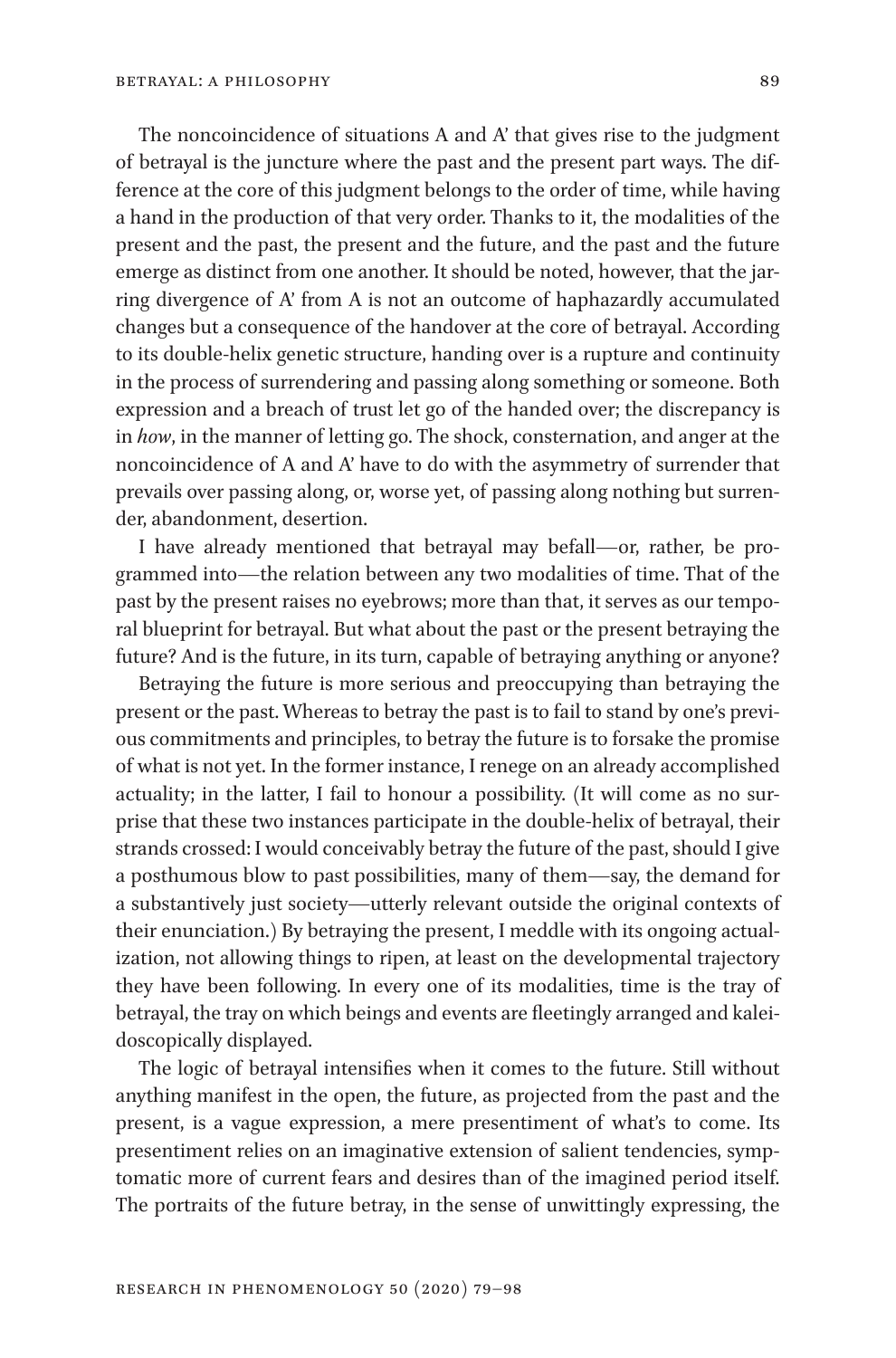features of the time when they have been first sketched, something that holds especially for sundry utopian projects.

An exaggerated projection of the dominant tendencies discernible in the present betrays, now in the sense of showing disloyalty to, the minor currents and tributaries that, taken cumulatively, are capable of rerouting the course of history in unexpected ways. If the future is the temporal apotheosis of betrayal, that is because, despite bits of evidence painstakingly garnered in the present, it is but an ideal intention, its fulfilment vastly different from the merely intended vision. Hypothetically speaking, were the faithful fulfilment of a future-oriented intentionality plausible, it would have still resulted in a colossal betrayal, this time of the future *as* future, refashioned into another present.

Constancy is the temporal antithesis of betrayal. It appeals to an immutable stance, the avoidance of changes in how things stand, irrespective of the passage of time. As an ideal, constancy aims to level the differences between the past, the present, and the future, to confine time to a continuous chain of events that, for all their empirical dissimilarities, are so many variations on the same. With regard to expression, it encourages a sort of selective blindness to the implicit and frequently contradictory messages sent indirectly along the crossed transmission lines of betrayal. But even constancy is not a foolproof defence against betrayal. Instead of betraying a certain position in time, it urges us to choose the metaphysical betrayal of time as such. Formal logic allows no deviations from the principle of non-contradiction. For it, A is A and A' is not-A without any continuity possible between the two. In its very structure, formal logic betrays time and valorises rupture over continuity within the double helix of betrayal's broken articulations.

Though related to constancy, consistency is more flexible and accommodating of change. At issue in the contest between betrayal and a consistent adherence to something or someone is the magnitude of the difference between situations A and A'. Consistency is, like betrayal, a comparative term to the extent that it allows for small vacillations around the initial state. The question is: what is the nature of difference between the differences each of them admits?

While a consistent attitude tolerates minor deviations from a stable mean, betrayal does away with a fixed point of reference altogether. The change that fuels betrayal is a matter neither of slow development and gradual evolution nor of an abruptly flaring conflict and disagreement. It is the ramification of an about-face, whereby, having committed and passionately embraced something or someone, one proceeds no less passionately to disown, to disavow the betrayed, to hand them over to the implacable order of time. And what is true for interpersonal or political breaches of trust is also true for language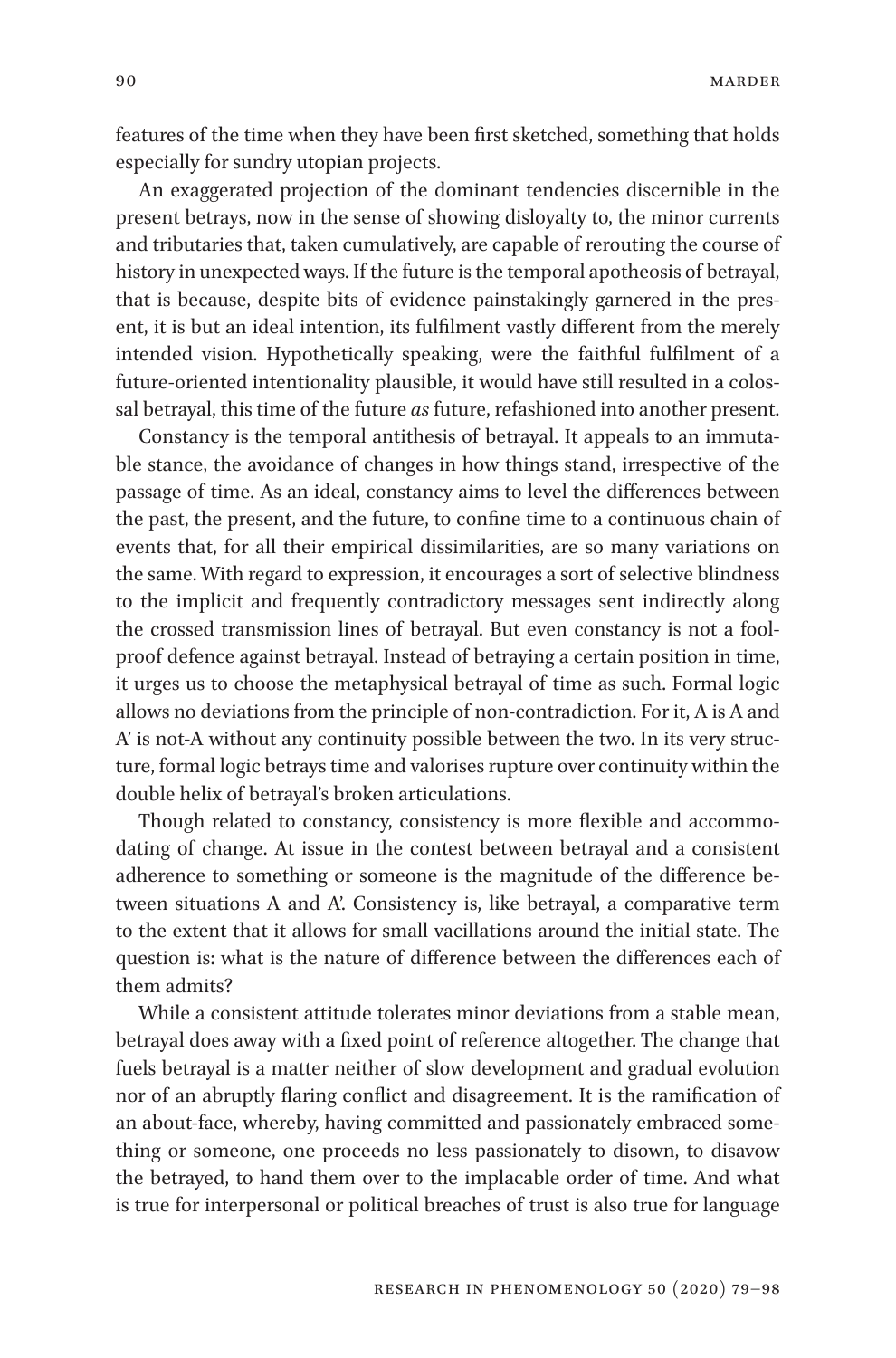and signification. Every faithful expression is a betrayed manifestation, which contains a more or less concealed about-face in the discrepancy between the consciously transmitted and the unconsciously affirmed. Without exception, expressions are symptoms—indirect, twisted, constitutively distorted displays of what was meant to remain "off stage."

Rivalling paradigms of time emerge from the confrontation of constancy, consistency, and betrayal. From the perspective of constant being, temporality is a product of fluctuations referring back to the atemporal substance that renders them meaningless. Those who value consistency accept fluctuations in behavioural patterns, but, up to a point, they deem empirical discrepancies irrelevant to the cycles of repetition deduced from these patterns. Betrayal shifts the center of gravity in temporal circularity from cyclicality to a revolution. Its about-face is a turnaround, a reversal, sliding to the obverse side of beings and events, which is why one of the slang terms for a traitor is *turncoat*. Betrayal turns in such a way as to nullify a commitment, a declaration of loyalty, an expression, or else to illuminate their self-nullifying underbelly.

If betrayal touches upon an essential moment in the givenness of being, then its revolutions are also the revolutions of the world, in which we put our trust and which is always primed for an about-face. The world gives itself to itself, circling, circulating, twisting and turning in a constant betrayal and in betrayed constancy. Time is the ever-growing, and ever-decaying, sum total of these twists and turns.

#### **4 Concept**

Of betrayal, there can be no concept. For a whole slew of reasons.

First, the concept is the hand of the mind that grasps, seizes, and detains a thing in understanding. Betrayal is conceptualization's countermovement: its hand unclasps, releases, delivers, hands over. Unless it is the other way around and the concept is what opposes betrayal, which envelops it on all sides. Betrayal is the concept's *before* and *after*, a passage from hand to hand that precedes and succeeds the temporary arrest of what the phantom palm holds.

Second, in contrast to the concept, betrayal has no determinate boundaries, no outer edges or limits, no other. If it names in a shorthand how the world reaches us and how we are delivered to the world (therefore, how the world hands itself over to itself, including through us), then where is the place of nonbetrayal? Is it to be found outside the world, in the static theological and metaphysical realities presumably more real than the changeable realm here-below?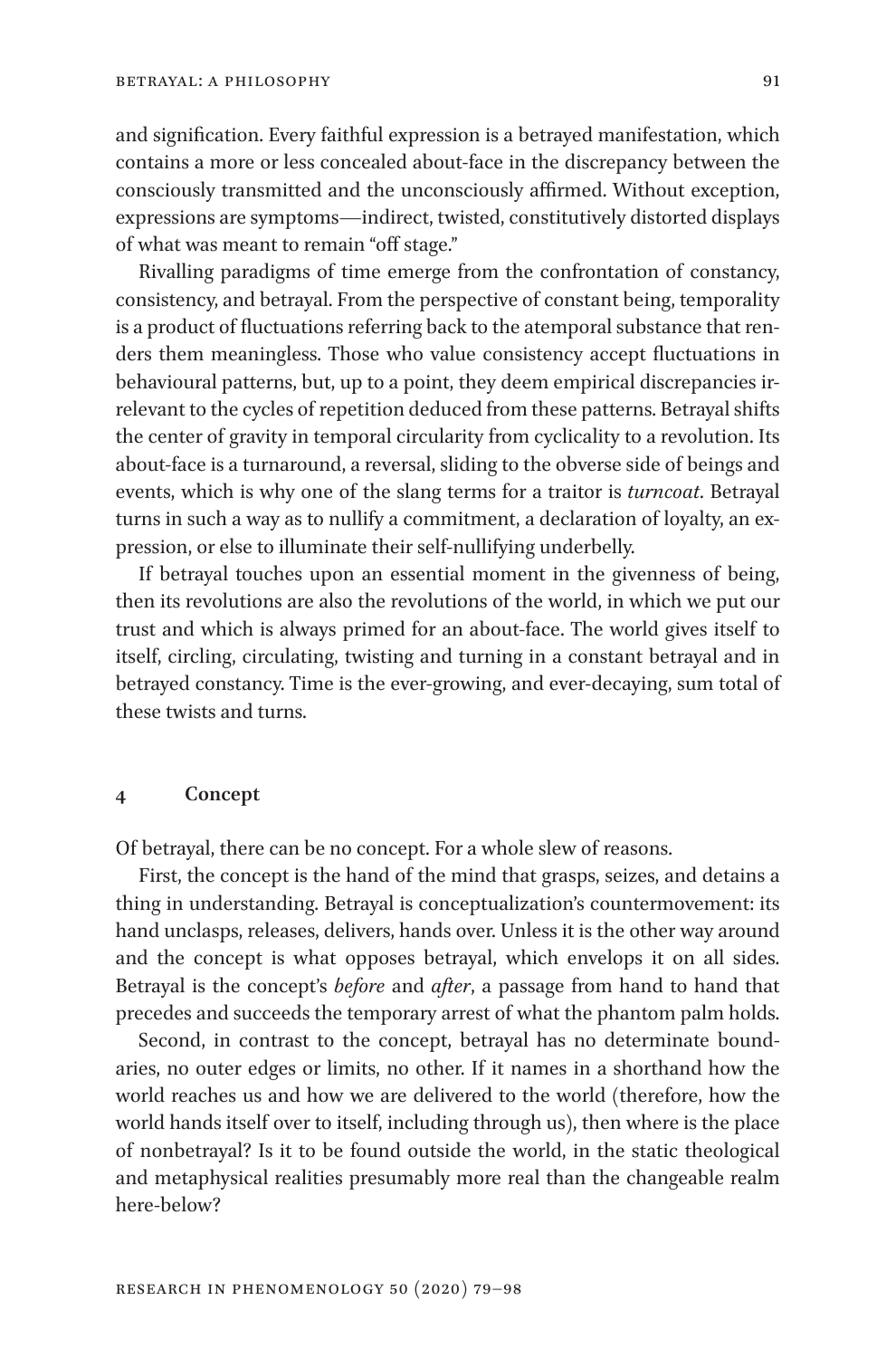Third, accepting in a hyperbolically non-conceptual key, that betrayal is everything, we must agree that it is the normal state of affairs, the habitual condition of being in the world, the default setting of the world. Confidence and the secure grasp of understanding are set up as its provisional negations. Of course, we cannot live without putting rudimentary trust in the world and in others, the trust that forms (or fails to form) on the basis of the infant's first attachment to the world's representatives who are initially commensurate with it, the parents. The concept transposes this phenomenological necessity onto the realm of thought, as it exchanges biological parents for the authority of reason. At its self-critical best, it is nevertheless aware of the hard-won character and the limited scope of its certainty.

So, the starting point for thinking and existence is betrayal: handing over and being handed over without pausing to linger with that which passes from hand to hand. This starting point has staying power; it persists in its perpetual motion and instability. To be born is to be handed over to life and to hand oneself over to life, to be betrayed by it and by its material supports, while intuitively seeking the compensation of trust. Much of one's life will be spent by inertia doing the same thing, namely passing it nonstop from hand to hand (whether one's own of that of the other) and betraying it in acts of living. Overreacting to the hustle and bustle that masquerades as life, conceptualization aims to freeze the frame, to take thinking and existence in and to hold them tight, to capture them, so that the grasped would cease changing hands (the Sanskrit *kapatī* at the root of *capture* and *concept* means the capacity of the hollows of two hands, joined; containing something in both hands). The concept is an elaborate and protracted dream of a new start, another birth, a renaissance resistant to betrayal and defined, literally and figuratively, by holding one's own.

Regardless of these machinations, there is no real break between betrayal and the concept. What is being handed over to me, if only as a tempting but unrealizable possibility of possession, is what I take, seize, capture. The subject pronoun, I, trails behind the object pronoun, me. Capture reacts to captivation, the initial fascination with the idea of securely held property that surfaces from the depths of initial insecurity. Conceptualization and appropriation transpire in the atmosphere of betrayal.

In more prosaic terms, since the reach of betrayal extends to "everything," it also envelops the concept, which pushes against it. Despite itself, the concept with its clasped hands participates in the game of betrayal, where the hand is both open and closed at the zero point of dis-closure, of a manifestation and a slipping away. Conceptual grasp delays betrayal on the playing field of betrayal, not deviating by one iota from the rules of what it rejects. The concept keeps things for itself, maintains them within its narrow confines, in the hollow of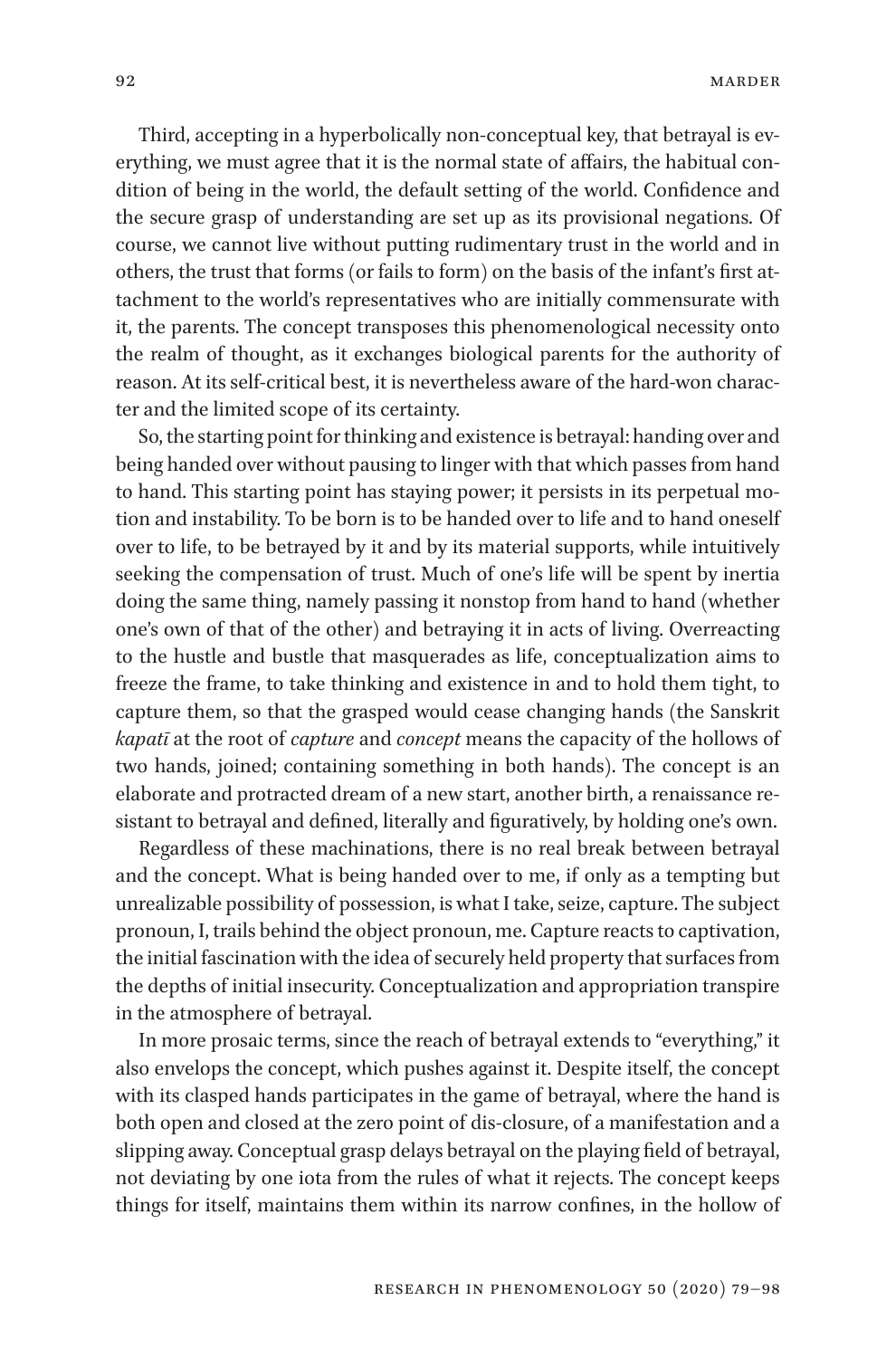its two hands pretending to be one. It refuses to pass them along, but it has no other choice if it wants to *live*. Its apprehension is a prelude to a handover of the property it has arrested simply by claiming that what it seizes *is* property (of the intellectual variety, belonging to the mind, rather than the body). This handover, this betrayal on the crucible of sense and antisense, will expropriate both the concept, dispossessed of its property, and property itself, rid of its status as an ideal object.

From Plato to Hegel, conceptual thought that prides itself on being dialectical (the word has different inflections in ancient Greece and nineteenthcentury Prussia) acknowledges the impossibility of reconciling immutable being with finite existence and goes on, immediately, to transform this undeniable weakness into a sublime strength. Its conclusion is the following: for finite beings to keep themselves, they must let themselves go, entrust themselves to the other, become the other through physical or metaphysical reproduction. Self-negation is the surest path to self-preservation; nonbetrayal is retrieved from the abyss of betrayal.

As it embraces everything, and in embracing passes everything along from itself to itself, betrayal has no other. Still, the result is not a seamless totality: expectations are frustrated, expression impregnated with irreducible ambiguity, and the meaning of the act itself redoubled. Incompatible as it is with conceptualization, betrayal is divided against itself, much like the Hegelian concept, which, through successive self-negations, drives dialectical movement. Betrayal is the energy of the concept, its work and counterwork, the potentiality and actuality of conceptualization that abuses, demeans, and ultimately betrays its own energy supply.

If I am permitted to resort to a free translation of a popular Russian proverb, conceptualization chops off the branch it is sitting on. That "branch," however, is nothing stable; it is betrayal, which is inherently self-undermining. The concept repeats the gesture of betrayal against betrayal: it expresses and reneges on that which expresses and reneges on everything. The fantasy of the concept is that its two minuses would yield a plus, that the betrayal of betrayal would culminate in fidelity, above all, to autonomous reason. But it is just that—a fantasy, or, more precisely, wish fulfilment. Whenever a hand is involved, as it is in conceptual grasp, betrayal is well under way; in other words, there is no hand that doesn't hand something or someone over elsewhere. A few of its operations (say, letting go of what it holds, or being drawn, magnet-like, to the safety zone of possession) may remain unapparent, but this hiddenness only intensifies the workings of betrayal.

The concept of betrayal as such is self-contradictory. How can one grasp that which is defined by slipping away, by handing over the other and itself, the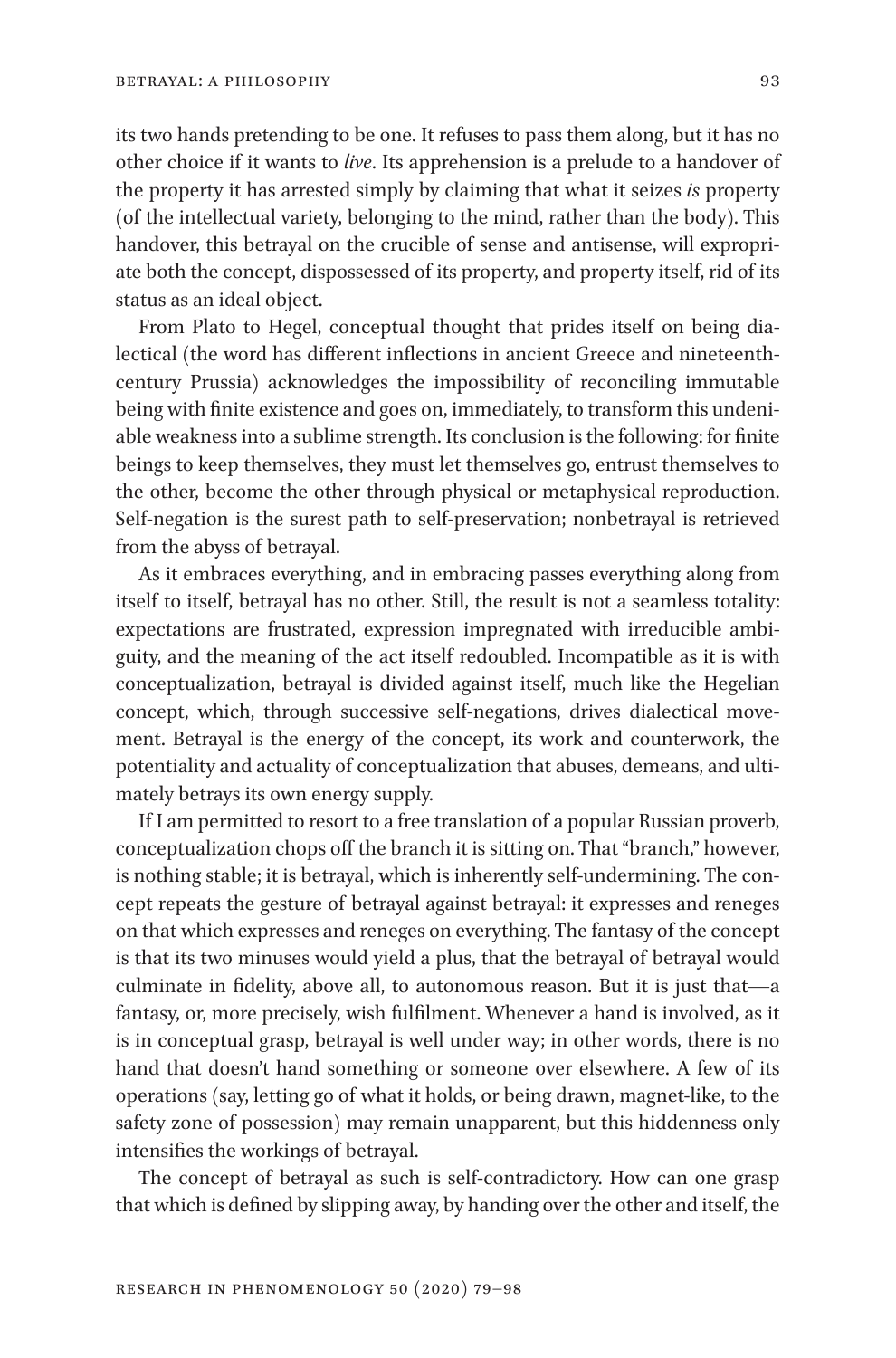betraying intimately connected to the betrayed? It is still in the realm of the possible that betrayal would hand something over *to* the concept. Successful conceptualization is, indeed, an outcome of this operation that delivers bits of the betrayed world to an immaterial clasped hand. At the same time, at the apex of its success, conceptual thought fails to realize that it is but a segment in a much longer sequence of betrayal, the segment that, abstracted from the flow of handovers, asserts its independence and presents that which it has separated from as its countermovement. The standpoint of the concept is irremediably partial, decontextualized and dehistoricized. To conceptualize betrayal is to turn a deaf ear to its truth.

## **5 Truth**

In its deepest sense, truth is a matter of commitment, of vows and avowals, of devotion and fidelity. It is either a revolutionary betrothal to what is right or an essentially conservative pledge to uphold things as they are. As a result, truth veers closer to faith and faithfulness than to knowledge. It evokes the strength of a ligature, a bond to being akin to the Spinozan *conatus*, not the indifference of a free-standing fact. With this in mind, betrayal always betrays some truth. Its infidelity to a cause, a principle, a person, a group of people, or a country seems to say *no* to truth itself. Betrayal is disloyalty: the betrayer is untrue to what or whom she or he betrays and, above all, to her- or himself.

Several mutually reinforcing and unarticulated premises bring truth and betrayal into sharp contrast. The idea is that, fixed once and for all, truth cannot survive the cataclysmic event of turning things around; that, just like faith, it connects a believer to the believed or a true assertion to the asserted truth with a straight line; that the ensuing relations or correlations are straightforward; that they are straightforwardness itself, frankness, honesty … Nothing could be further from the truth that this caricature of truth. The unconscious, for example, is a major complication, a bump on the road where assertions that are entirely earnest at the conscious level mask their exact opposite buried in repressed psychic material. Commitments and fidelities may also clash, forcing us to choose among them and, in choosing, to betray those left out. So, the slogan Isaac Newton added to his *Quaestiones quaedam philosophicae* ("Certain Philosophical Questions") reads: *Amicus Plato amicus Aristoteles magis amica veritas* ["Plato is my friend, Aristotle is my friend, but truth is a greater friend"].1 Given the phrase "Plato is my friend, but truth is a greater friend," attributed to Aristotle in accordance with his *Nicomachean Ethics*, and

<sup>1</sup> Richard S. Westfall, *The Life of Isaac Newton* (Cambridge: Cambridge University Press, 1993), 25.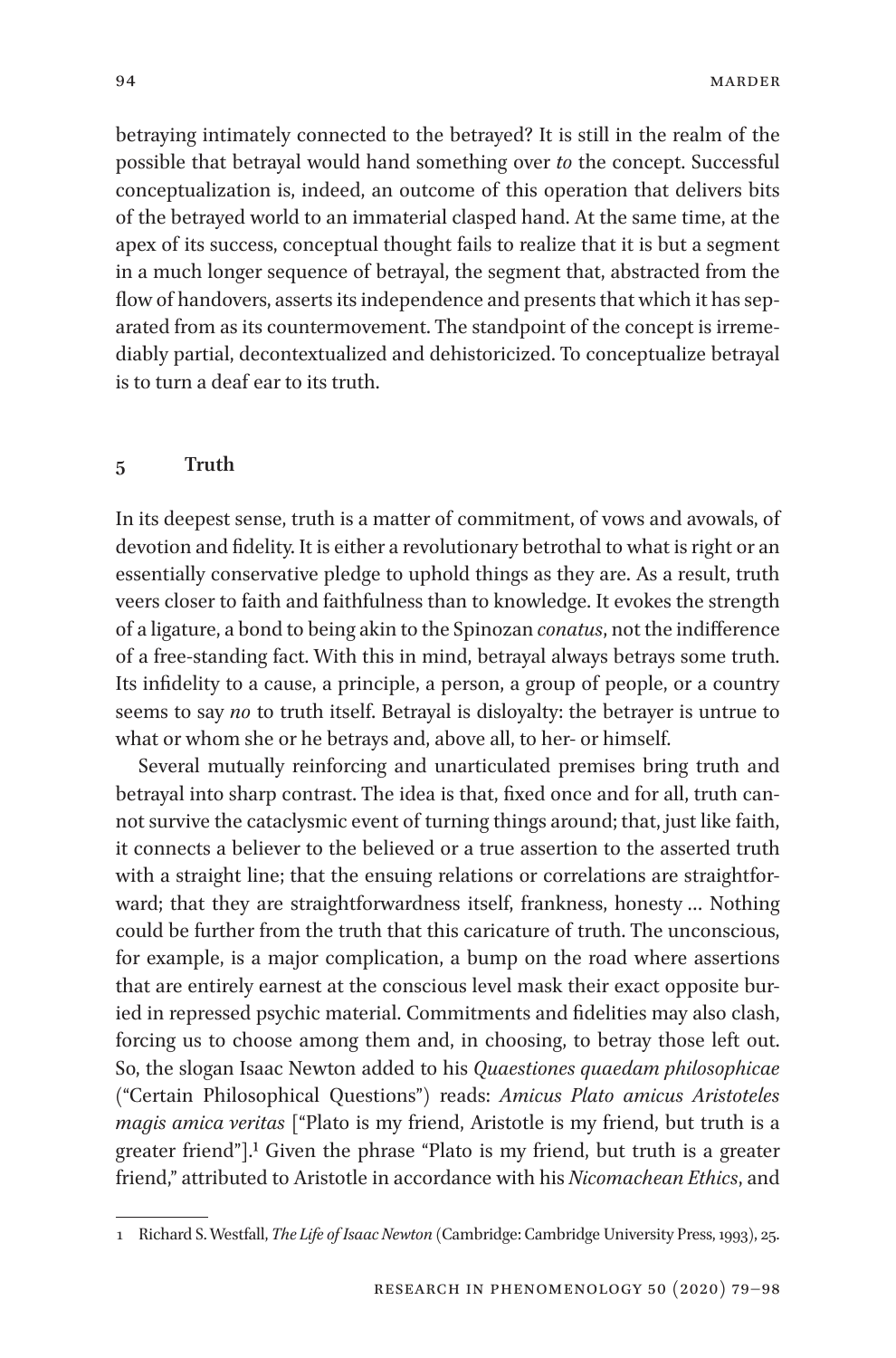given Plato's own pronouncement "Socrates, my master, is my friend, but truth is a greater friend,"2 betrayals of close (intellectual) relations shape the history of philosophy. Fidelity to an impersonal truth flips, inexorably, into a personal infidelity.

The chain of betrayals that ranges through the entire philosophical tradition, at least in the West, is a serious contender for the title of a universal, of what persists in every context and epoch. Philosophers wrangle amongst themselves as to who betrays their predecessors better: who crisply manifests what the thinkers of the past thought *and* reneges on a commitment to them, to their person or personal system? For Plato, Aristotle, and Newton, the betrayal of their friends, whether alive or dead, is not an about-face but the royal road to truth, or, more accurately, it is a controlled about-face that serves as a precondition for truth. No longer the other of truth, betrayal is a change in fidelities, often turning to another cause, person, idea, etc. with the same degree of intensity and passion as those that marked the commitment to the betrayed. Betrayal's being-untrue-to someone or something is, by the same token, its being-true-to something or someone else.

The dis-closure of truth is a moment proper to betrayal, which, despite our conscious intentions, expresses a hidden underlying state. As a makingmanifest, betrayal drags truth out into the open, while maintaining its rootedness in concealment: after all, within its semantics, resolute expressiveness is coupled with a breach of trust. That, too, is a metamorphosis of truth that exceeds the bounds of indicative correctness and is faithful to how things are in their unmitigated complexity, notably open and closed, interlaced with and cut off from one another. It turns out that truth is fidelity to the infidelity of things, their temporality and worldliness, *their secularity*.

On its negative side, betrayal is the outcome of broken trust, of frustrated faith. One cannot have been betrayed without first having had confidence in the future agent of betrayal. The thought that this prior confidence has been misplaced breaks one's trust, not to mention one's heart. Isn't faith inherently frustrated, though? Were it not, it would have been not faith but certain, indubitable knowledge. Now, indelible, irreducible frustration means that betrayal is the truth of faith, the truth of truth itself.

The link between truth and betrothal, for its part, goes a long way toward explaining the fixity (solidity, steadfastness, stability …) the metaphysical tradition has projected onto its fetish of verity. The question of truth crops up in a monogamous affair of a thinker with a thought. Heidegger formulates the idea in a concise poetic fashion in his *Poetry, Language, Thought*: "To think is to

<sup>2</sup> Paul Shorey, *Platonism: Ancient and Modern* (Berkeley: University of California Press, 1938), 239 n16.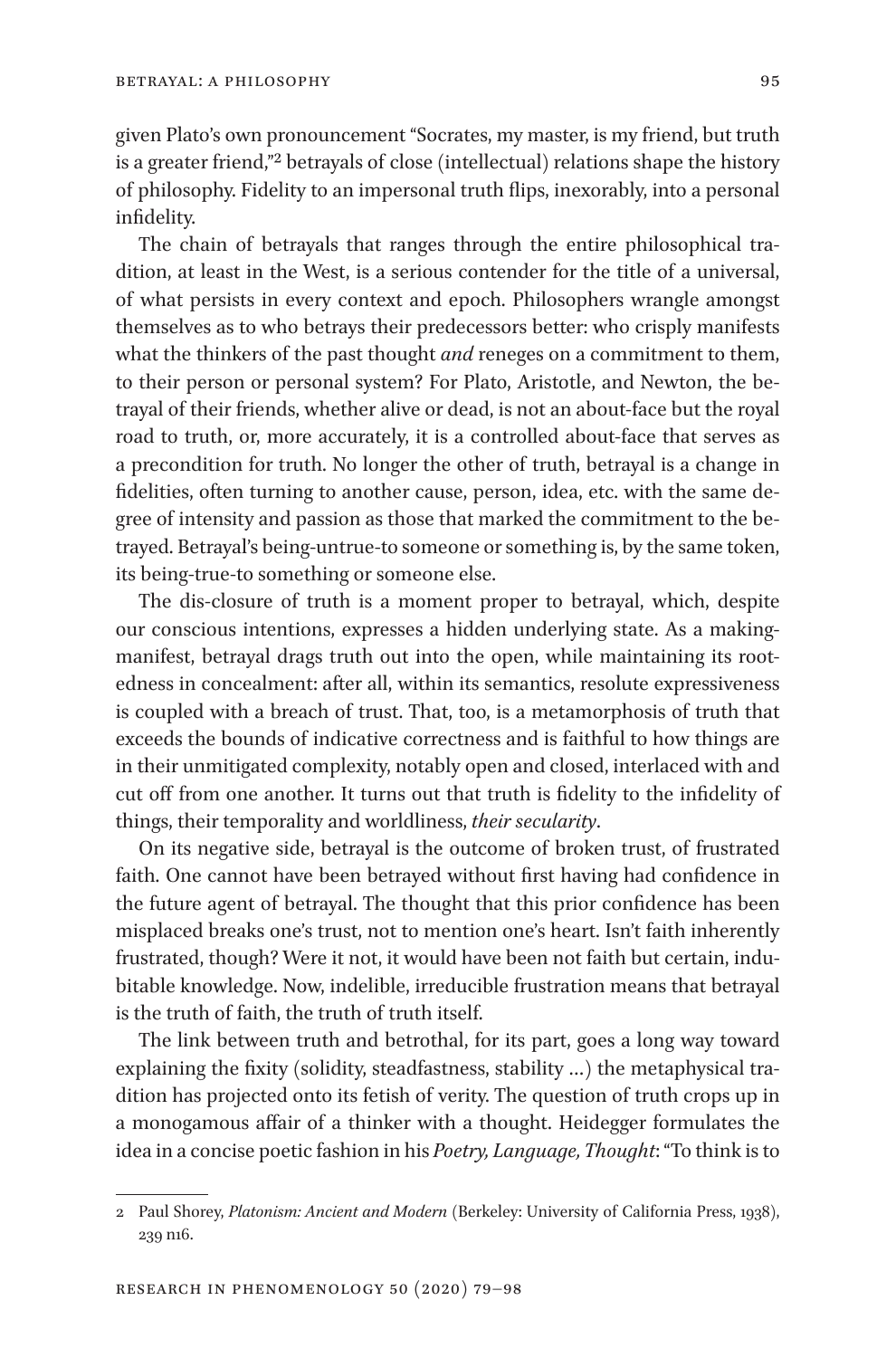confine yourself to a / single thought that one day stands / still like a star in the world's sky."3 The bond of a thinker and a thought is to be jealously guarded, and this jealous guardianship amounts to truth. Anything short of your confinement to the one thought is betrayal, the betrayal of thinking. But what if betrothal were excised from the social institutions and conceptual structures of monogamy? Would truth not become more playful, flexible and promiscuous, wavering, swerving in multiple directions at once, taking shape in and as this swerve?

Even within conceptual monogamy and monotony, much of truth is actually distributed between a faithful betrayal and a betraying faithfulness. The former refers to the handover of being or knowledge in philosophical, religious, cultural traditions and in translations, be they of languages or concepts. The latter has to do with the often involuntary expressivity, the becoming-manifest of what was meant to remain latent.

Faithful betrayal is the modus operandi of traditions and translations. These transmission mechanisms hand materials over and launch them into the future with the pure intention of reproducing things (or meanings and the institutions they sustain) as they are, and so of obliterating the futurity of the future, its radical difference from the present and the past. In doing so, they betray time in time, immanently. Their betrayal is, nonetheless, a priori thwarted: the very act of a handover twists that which is handed over and betrays what is entrusted to it, albeit with the optimistic expectations of maintaining fidelity to the original. The truth that may be distilled from traditions and translations thus consists in a series of faithful betrayals that twist the transmitted content more thoroughly, the more hands and handovers it goes through.

A betraying faithfulness is the truth of a symptom. The intention behind it is, from the get-go, "impure": whether it is a person, a political system, or a set of beliefs, certain desires, fantasies, attitudes, fundamental commitments, and so forth are kept under wraps, in obscurity. These may come to light in a surprising manner, catching us off-guard. Here, faithfulness is equivalent to phenomenalization, to the inscription on an expressive surface (a body particularly facial expressions or gestures; body language—cultural productions, legal statutes, etc.). The emergence of the concealed, however, is never direct; the symptom that betrays the repressed is its concave or convex mirror image. In expressing forbidden fantasies or desires, it distorts them to such an extent that whatever spurred them is betrayed in the sense of being given

<sup>3</sup> Martin Heidegger, *Poetry, Language, Thought*, trans. Albert Hofstadter (New York: Harper & Row, 1971), 4.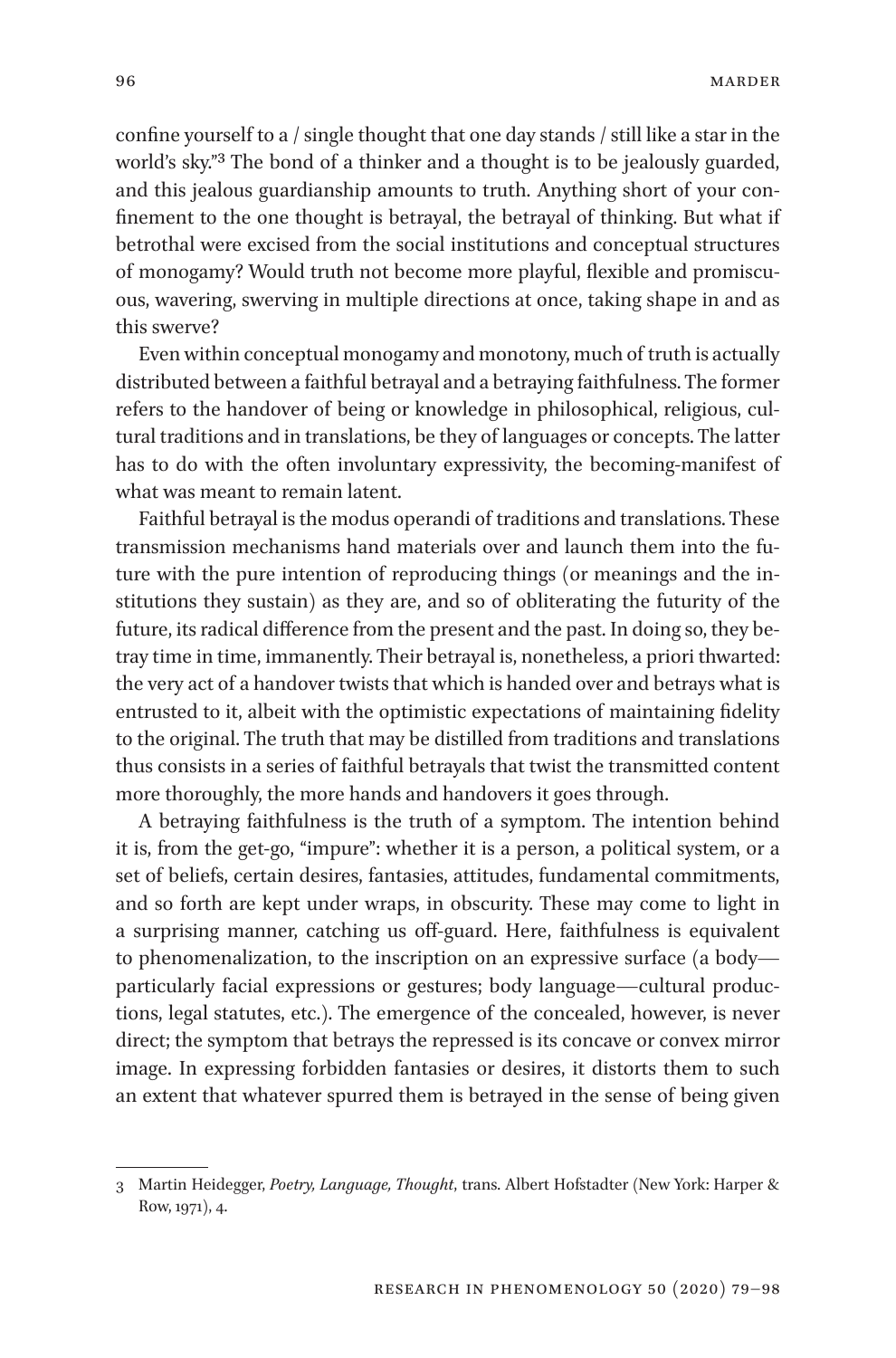up. The symptom keeps the secret while transmitting forbidden materials, disclosing, and, therefore, instantiating the dynamics of truth itself.

The possibilities of faithful betrayal and betraying faithfulness that give room to the swerve of truth unfold between the extremes of faithful faithfulness and betraying betrayal. Faithful faithfulness is the idiotic naïveté of thinking that, so long as I don't lie, I will tell the truth, the whole truth, and nothing but the truth. This sentiment belongs to the realm of what Hegel terms "honest consciousness," unable to step outside or behind itself, to separate from and relate to itself as a self-consciousness. In and of itself, such separation would disturb the idyll of honesty: being true to oneself in a self-conscious manner raises the question *to which self*? I am thus called upon to take sides, to choose between "me" and "myself" (that is, between the truth of "me" and the truth of "myself"), and in so choosing, to betray the one or the other.

Amplifying the betrayal factored into acts of self-expression, there is the problem of the word *I*, upon which Hegel also chances in his *Phenomenology*. A vacuously universal and abstract personal pronoun is charged with the task of conveying what is most singular and idiosyncratic about me. In language, the first act of betrayal is saying *I*, manifesting and reneging on myself, without the luxury of falling back on a better, authentic way to express oneself. Faithful faithfulness knows none of this, which means that it betrays itself without knowing it—unlike self-conscious insight, aware of its self-betrayal.

A betraying betrayal is, not surprisingly, more ambiguous than its naïve counterpart. On the one hand, it seems exceptionally malicious because of the deliberate element the repetition of the word stresses. Stripped of any vestiges of faith, fidelity, or trust, it is a betrayal that is thoroughly cynical and lucidly nihilistic, not holding onto the fetishes of truth, and, in fact, not holding onto anything at all. On the other hand, the imperfect, altered repetition of the word—first as an adjective, then as a noun—suggests that something else is afoot. This *something* is the gathering of two meanings of betrayal into the same expression: a manifestation of the latent sense that breaches trust, or a breach of trust that manifests a latent reality. If so, then a betraying betrayal is infinitely closer to truth than faithful faithfulness.

Consider, finally, a simple pragmatic notion of truth—that of releasing a thing to its multi-functionality, letting it do what it is supposed in myriad ways it can. In keeping with this notion, the truth of betrayal lets things betray themselves, and the many ways of doing it boil down to two primary modes: expressing an underlying condition or bringing the obscure to light, and reneging on past allegiances or breaching trust. Pragmatic truth is concerned with action and its effects; the effects of betrayal, however, are at loggerheads with one another, bearing in mind that expression is affirmative and a breach